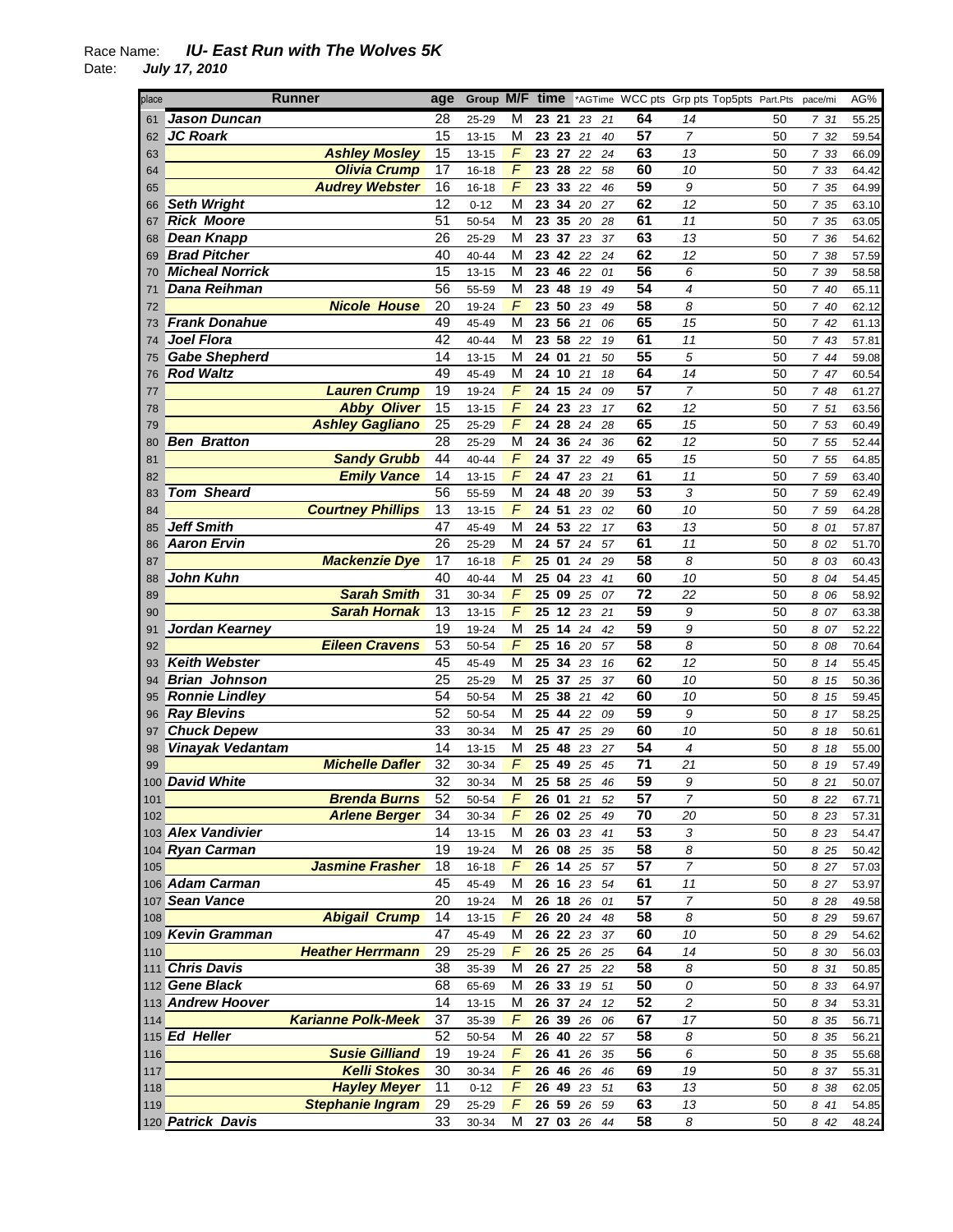| place | Runner                  | age | Group M/F |                | tıme     |    |             |    |                 | *AGTime WCC pts Grp pts Top5pts Part.Pts pace/mi |    |       | AG%   |
|-------|-------------------------|-----|-----------|----------------|----------|----|-------------|----|-----------------|--------------------------------------------------|----|-------|-------|
| 121   | <b>Leslie Rogers</b>    | 34  | 30-34     | F              | 27 13    |    | 26          | 59 | 68              | 18                                               | 50 | 8 4 6 | 54.82 |
| 122   | <b>Brian Hewitt</b>     | 37  | 35-39     | M              | 27       | 18 | 26          | 23 | 57              | 7                                                | 50 | 8 47  | 48.91 |
| 123   | Vanessa Legg            | 21  | 19-24     | F              | 27 25    |    | 27          | 25 | 55              | 5                                                | 50 | 8 49  | 53.98 |
| 124   | <b>Michael Smith</b>    | 37  | 35-39     | М              | 27 28    |    | 26          | 32 | 56              | 6                                                | 50 | 8 50  | 48.61 |
| 125   | <b>Ravi Vedantam</b>    | 49  | 45-49     | М              | 27 30    |    | 24          | 15 | 59              | 9                                                | 50 | 8 51  | 53.20 |
|       | 126 Clint Korty         | 24  | 19-24     | M              | 27       | 31 | 27          | 31 | 56              | 6                                                | 50 | 8 51  | 46.88 |
| 127   | <b>Richard Sitler</b>   | 43  | 40-44     | М              | 27 50    |    | 25          | 43 | 59              | 9                                                | 50 | 8 58  | 50.16 |
|       | 128 Marco Hancock       | 34  | 30-34     | M              | 27       | 51 | 27          | 24 | 57              | 7                                                | 50 | 8 58  | 47.07 |
|       | 129 Brad Lambright      | 45  | 45-49     | M              | 27 52    |    | 25          | 21 | 58              | 8                                                | 50 | 8 58  | 50.88 |
|       | 130 Glen Meek           | 38  | 35-39     | М              | 27 53    |    | 26          | 45 | 55              | 5                                                | 50 | 8 58  | 48.23 |
| 131   | <b>Jonathan Geise</b>   | 23  | 19-24     | M              | 27 54    |    | 27          | 54 | 55              | 5                                                | 50 | 8 59  | 46.24 |
|       | 132 Charles Warner      | 51  | 50-54     | M              | 27       | 57 | 24          | 15 | 57              | $\overline{7}$                                   | 50 | 8 59  | 53.20 |
|       | 133 Jim Tanner          | 42  | 40-44     | М              | 28 01    |    | 26          | 05 | 58              | 8                                                | 50 | 9 01  | 49.46 |
| 134   | <b>John Owens</b>       | 30  | 30-34     | M              | 28 02    |    | 27          | 58 | 56              | 6                                                | 50 | 9 01  | 46.13 |
| 135   | <b>Kelly Spitler</b>    | 21  | 19-24     | F              | 28 05    |    | 28          | 05 | 54              | 4                                                | 50 | 9 02  | 52.70 |
| 136   | <b>Greg Saulmon</b>     | 50  | 50-54     | M              | 28 06    |    | 24          | 35 | $\overline{56}$ | 6                                                | 50 | 9 03  | 52.48 |
| 137   | <b>Jeff Glenn</b>       | 44  | 40-44     | M              | 28 07    |    | 25          | 47 | 57              | $\overline{7}$                                   | 50 | 9 03  | 50.04 |
| 138   | <b>Jordyn Holland</b>   | 17  | 16-18     | F              | 28 10    |    | 27          | 35 | 56              | 6                                                | 50 | 9 04  | 53.67 |
|       | Jamie Manuel            | 24  |           | M              |          |    |             |    | 54              | 4                                                |    |       |       |
| 139   |                         |     | 19-24     |                | 28       | 11 | 28          | 11 | 51              |                                                  | 50 | 9 04  | 45.77 |
|       | 140 George Stallings    | 61  | 60-64     | М              | 28 12    |    | 22          | 29 |                 | $\mathbf{1}$                                     | 50 | 9 05  | 57.38 |
| 141   | <b>Steve Lair</b>       | 43  | $40 - 44$ | М              | 28 37    |    | 26          | 27 | 56              | 6                                                | 50 | 9 13  | 48.79 |
| 142   | <b>Denise Selm</b>      | 39  | 35-39     | F              | 28 43    |    | 27          | 47 | 66              | 16                                               | 50 | 9 15  | 53.26 |
|       | 143 Gavin Mull          | 10  | $0 - 12$  | M              | 28       | 45 | 23          | 29 | 61              | 11                                               | 50 | 9 15  | 54.91 |
| 144   | <b>Tonya Paxton</b>     | 23  | 19-24     | F              | 28 46    |    | 28          | 46 | 53              | 3                                                | 50 | 9 16  | 51.45 |
| 145   | Jacob Berger            | 10  | $0 - 12$  | M              | 28 51    |    | 23          | 34 | 60              | 10                                               | 50 | 9 17  | 54.72 |
| 146   | <b>Stephanie Farlow</b> | 31  | 30-34     | $\overline{F}$ | 28 53    |    | 28          | 51 | 67              | 17                                               | 50 | 9 18  | 51.31 |
| 147   | <b>John Berger</b>      | 33  | 30-34     | M              | 28 55    |    | 28          | 35 | 55              | 5                                                | 50 | 9 18  | 45.13 |
| 148   | <b>Kristen McKay</b>    | 29  | 25-29     | F              | 28 58    |    | 28          | 58 | 62              | 12                                               | 50 | 9 19  | 51.09 |
|       | 149 David Weide         | 45  | 45-49     | M              | 28 59    |    | 26          | 22 | 57              | 7                                                | 50 | 9 20  | 48.92 |
| 150   | <b>Hannah Retz</b>      | 14  | 13-15     | F              | 29 00    |    | 27          | 19 | 57              | 7                                                | 50 | 9 20  | 54.18 |
| 151   | Jordan Hazelrigg        | 13  | 13-15     | M              | 29 02    |    | 25          | 49 | 51              | $\mathbf{1}$                                     | 50 | 9 21  | 49.96 |
| 152   | <b>Hannah Schamel</b>   | 11  | $0 - 12$  | F              | 29 05    |    | 25          | 52 | 62              | 12                                               | 50 | 9 22  | 57.22 |
| 153   | <b>Samantha Craw</b>    | 25  | 25-29     | $\overline{F}$ | 29 06    |    | 29          | 06 | 61              | 11                                               | 50 | 9 22  | 50.86 |
| 154   | <b>Lori Bolser</b>      | 38  | 35-39     | F              | 29       | 07 | 28          | 21 | 65              | 15                                               | 50 | 9 22  | 52.20 |
|       | 155 Greg Kurtz          | 53  | 50-54     | M              | 29 10    |    | 24          | 54 | 55              | 5                                                | 50 | 9 23  | 51.81 |
| 156   | <b>Roya Maza</b>        | 35  | 35-39     | F              | 29 11    |    | 28          | 51 | 64              | 14                                               | 50 | 9 24  | 51.31 |
| 157   | <b>Brenda Baumer</b>    | 46  | 45-49     | F              | 29 15    |    | 26          | 31 | 73              | 23                                               | 50 | 9 25  | 55.83 |
| 158   | <b>Tom Carrico</b>      | 57  | 55-59     | М              | 29 18    |    | 24          | 11 | 52              | 2                                                | 50 | 9 26  | 53.34 |
| 159   | <b>Tom Schamel</b>      | 39  | 35-39     | М              | 29       | 25 | 28          | 00 | 54              | 4                                                | 50 | 9 28  | 46.06 |
|       | 160 Joe Farlow          | 35  | 35-39     | M              | 29 28    |    | 28          | 51 | 53              | 3                                                | 50 | 9 2 9 | 44.73 |
| 161   | <b>Jenna Barker</b>     | 10  | $0 - 12$  | F              |          |    | 29 31 25 36 |    | 61              | 11                                               | 50 | 9 30  | 57.80 |
|       | 162 Todd Barker         | 45  | 45-49     | М              |          |    | 29 32 26 52 |    | 56              | 6                                                | 50 | 9 30  | 48.00 |
|       | 163 Andy Frazier        | 31  | 30-34     | м              |          |    | 29 41 29 32 |    | 54              | 4                                                | 50 | 9 3 3 | 43.67 |
|       | 164 Kevin Shelley       | 44  | 40-44     | M              |          |    | 29 50 27 21 |    | $\overline{55}$ | 5                                                | 50 | 9 36  | 47.16 |
|       | 165 Don Heaslip         | 43  | 40-44     | M              | 29 54 27 |    |             | 38 | 54              | $\overline{4}$                                   | 50 | 9 37  | 46.69 |
| 166   | <b>Payton Waltz</b>     | 13  | $13 - 15$ | F              |          |    | 29 57 27 45 |    | 56              | 6                                                | 50 | 9 38  | 53.33 |
| 167   | <b>Julia Keene</b>      | 13  | 13-15     | F              | 29 58 27 |    |             | 46 | 55              | 5                                                | 50 | 9 3 9 | 53.30 |
| 168   | <b>Darlene Black</b>    | 48  | 45-49     | F              | 30 07    |    | 26          | 38 | 72              | 22                                               | 50 | 9 42  | 55.57 |
|       | 169 Dustin Russell      | 30  | 30-34     | M              |          |    | 30 12 30 07 |    | 53              | 3                                                | 50 | 9 43  | 42.82 |
| 170   | <b>D'Nette Musser</b>   | 45  | 45-49     | F              | 30 18 27 |    |             | 47 | $\overline{71}$ | 21                                               | 50 | 9 45  | 53.27 |
| 171   | <b>Angie Carpenter</b>  | 35  | 35-39     | F              | 30 24    |    | 30          | 03 | 63              | 13                                               | 50 | 9 47  | 49.26 |
|       | 172 Jose Casiano        | 43  | 40-44     | M              |          |    | 30 26 28    | 07 | 53              | 3                                                | 50 | 9 48  | 45.87 |
| 173   | <b>Denise Retz</b>      | 31  | 30-34     | F              | 30 42    |    | 30          | 40 | 66              | 16                                               | 50 | 9 53  | 48.27 |
| 174   | <b>Belinda Gray</b>     | 51  | 50-54     | F              | 30 43 26 |    |             | 09 | 56              | 6                                                | 50 | 9 53  | 56.61 |
| 175   | <b>Alaina Keene</b>     | 15  | 13-15     | F              |          |    | 30 45 29 22 |    | $\overline{54}$ | 4                                                | 50 | 9 54  | 50.40 |
|       | 176 Wesley Mull         | 8   | $0 - 12$  | M              | 30 46 23 |    |             | 19 | 59              | 9                                                | 50 | 9 54  | 55.32 |
| 177   | <b>Kim Hall</b>         | 44  | 40-44     | F              | 30 49 28 |    |             | 34 | 64              | 14                                               | 50 | 9 55  | 51.80 |
| 178   | <b>Tiffany Mull</b>     | 35  | 35-39     | F              | 30 51    |    | $30\,$      | 29 | 62              | 12                                               | 50 | 9 56  | 48.54 |
| 179   | <b>Laura Cooper</b>     | 33  | 30-34     | F              | 30 53 30 |    |             | 43 | 65              | 15                                               | 50 | 9 56  | 48.17 |
| 180   | <b>Danielle Acton</b>   | 18  | $16 - 18$ | F              |          |    | 30 54 30 34 |    | 55              | 5                                                | 50 | 9 57  | 48.41 |
|       |                         |     |           |                |          |    |             |    |                 |                                                  |    |       |       |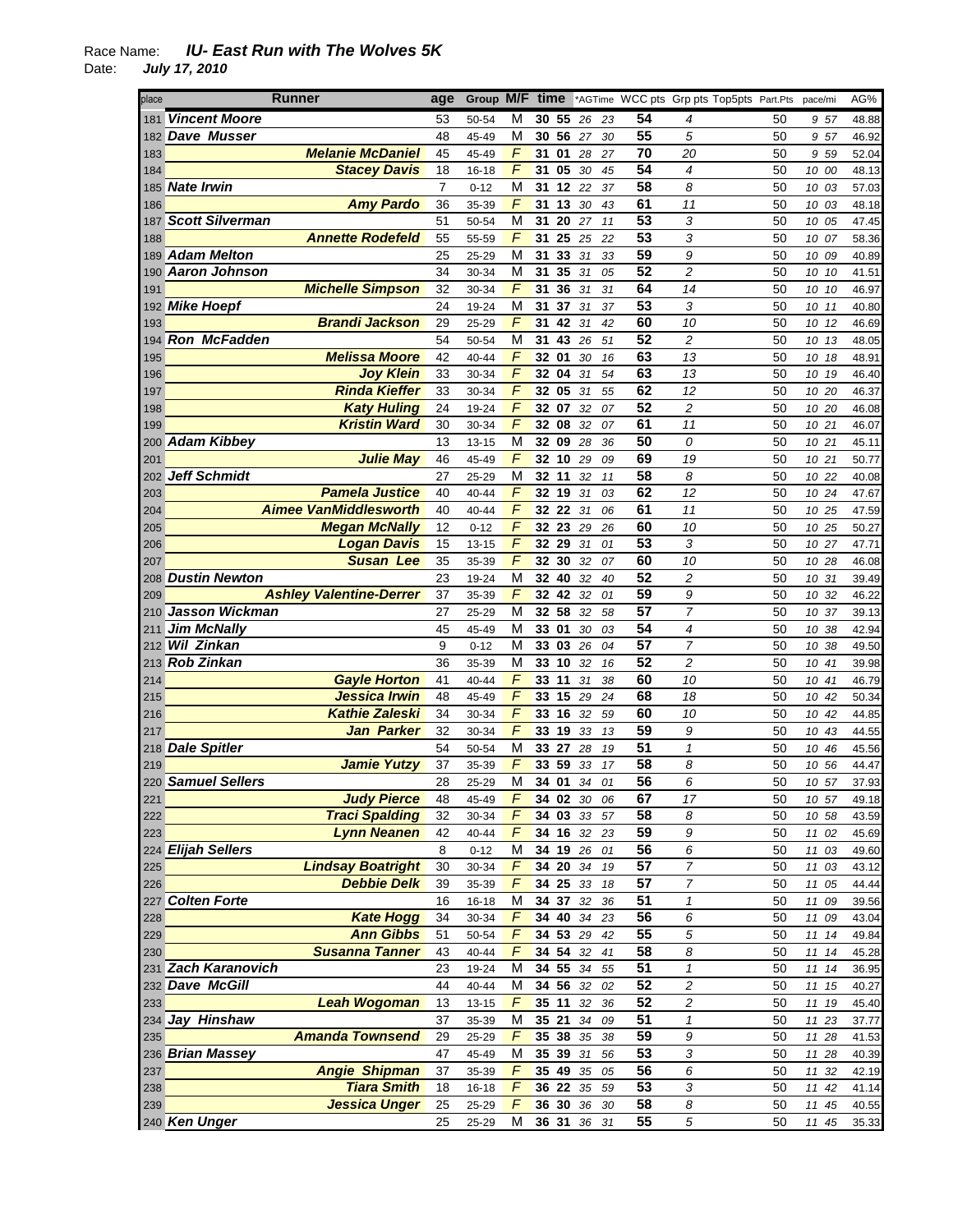| place | Runner                    | age            | Group M/F time |                |             |    |    |                 | *AGTime WCC pts Grp pts Top5pts Part.Pts |    | pace/mi | AG%   |
|-------|---------------------------|----------------|----------------|----------------|-------------|----|----|-----------------|------------------------------------------|----|---------|-------|
| 241   | <b>Russ Uhte</b>          | 29             | 25-29          | M              | 36 35       | 36 | 33 | 54              | 4                                        | 50 | 11 47   | 35.29 |
| 242   | <b>Leann Brenneke</b>     | 10             | $0 - 12$       | F              | 36 37       | 31 | 46 | 59              | 9                                        | 50 | 11 47   | 46.59 |
| 243   | <b>Ralana Shelley</b>     | 39             | 35-39          | F              | 36 42       | 35 | 31 | 55              | 5                                        | 50 | 11 49   | 41.68 |
|       | 244 <b>Jackie Frech</b>   | 43             | 40-44          | М              | 36<br>48    | 34 | 00 | 51              | $\mathcal I$                             | 50 | 11 51   | 37.94 |
|       | 245 Mark Kerkhoff         | 31             | 30-34          | М              | 37 01       | 36 | 50 | 51              | $\mathbf{1}$                             | 50 | 11 55   | 35.02 |
| 246   | <b>Tina Cohee</b>         | 31             | 30-34          | F              | 37 17       | 37 | 14 | 55              | 5                                        | 50 | 12 00   | 39.75 |
|       | 247 Tim Cohee             | 36             | 35-39          | M              | 37 18       | 36 | 17 | 50              | 0                                        | 50 | 12 00   | 35.55 |
| 248   | <b>Sarah Abell</b>        | 8              | $0 - 12$       | F              | 37 25       | 30 | 34 | 58              | 8                                        | 50 | 12 03   | 48.41 |
| 249   | <b>Shelly Haber</b>       | 47             | 45-49          | F              | 37 26       | 33 | 31 | 66              | 16                                       | 50 | 12 03   | 44.16 |
| 250   | <b>Chelsea Buzard</b>     | 16             | $16 - 18$      | F              | 37 28       | 36 | 14 | 52              | 2                                        | 50 | 12 04   | 40.85 |
|       | 251 Stuart Karanovich     | 49             | 45-49          | M              | 37<br>36    | 33 | 09 | $\overline{52}$ | $\overline{\mathbf{c}}$                  | 50 | 12 06   | 38.91 |
|       | 252 John Jewell           | 58             | 55-59          | M              | 51<br>37    | 30 | 59 | $\overline{51}$ | $\mathbf{1}$                             | 50 | 12 11   | 41.64 |
| 253   | <b>Pat Bowers</b>         | 67             | 65-69          | F              | 38 10       | 25 | 46 | 51              | $\mathbf{1}$                             | 50 | 12 17   | 57.46 |
| 254   | <b>Liz Johnson</b>        | 24             | 19-24          | F              | 38 11       | 38 | 11 | 51              | $\mathbf{1}$                             | 50 | 12 17   | 38.76 |
| 255   | <b>Brandy Wells</b>       | 35             | 35-39          | F              | 38 15       | 37 | 48 | 54              | 4                                        | 50 | 12 19   | 39.15 |
|       | 256 Isaac White           | 29             | 25-29          | М              | 38 25       | 38 | 23 | 53              | 3                                        | 50 | 12 22   | 33.61 |
| 257   | <b>Marvin Horton</b>      | 41             | 40-44          | M              | 38 50       | 36 | 26 | 50              | 0                                        | 50 | 12 30   | 35.41 |
| 258   | <b>Olivia Fegter</b>      | 12             | $0 - 12$       | F              | 39 21       | 35 | 46 | $\overline{57}$ | $\overline{7}$                           | 50 | 12 40   | 41.37 |
| 259   | Jodi Fegter               | 40             | 40-44          | F              | 39 22       | 37 | 49 | 57              | $\overline{7}$                           | 50 | 12 40   | 39.13 |
|       | 260 Sam Brenneke          | 9              | $0 - 12$       | M              | 39 50       | 31 | 25 | 55              | 5                                        | 50 | 12 49   | 41.07 |
| 261   | <b>Madelyn Ward</b>       | 6              | $0 - 12$       | F              | 39 51       | 30 | 12 | 56              | 6                                        | 50 | 12 50   | 49.00 |
|       | 262 Jared Ward            | 31             | 30-34          | M              | 39 52       | 39 | 41 | 50              | 0                                        | 50 | 12 50   | 32.51 |
|       | 263 Jayden Bussell        | $\overline{7}$ | $0 - 12$       | M              | 39 53       | 28 | 55 | 54              | $\overline{\mathcal{A}}$                 | 50 | 12 50   | 44.61 |
|       | 264 Will Brenneke         | $\overline{7}$ | $0 - 12$       | М              | 39 55       | 28 | 56 | 53              | 3                                        | 50 | 12 51   | 44.58 |
| 265   | <b>Braxtyn Hurley</b>     | 10             | $0 - 12$       | F              | 40 01       | 34 | 43 | 55              | 5                                        | 50 | 12 53   | 42.63 |
| 266   | <b>Diana Fahl</b>         | 53             | 50-54          | F              | 40 02       | 33 | 12 | 54              | 4                                        | 50 | 12 53   | 44.58 |
| 267   | <b>Lynda Weide</b>        | 44             | 40-44          | F              | 40 13       | 37 | 17 | 56              | 6                                        | 50 | 12 57   | 39.69 |
| 268   | <b>Anna Lohmoeller</b>    | 45             | 45-49          | F              | 40 17       | 36 | 56 | 65              | 15                                       | 50 | 12 58   | 40.07 |
| 269   | <b>Jeff Lohmoeller</b>    | 49             | 45-49          | M              | 40 18       | 35 | 32 | $\overline{51}$ | $\mathcal I$                             | 50 | 12 58   | 36.30 |
| 270   | <b>Michelle McCormick</b> | 36             | 35-39          | F              | 40 22       | 39 | 43 | 53              | 3                                        | 50 | 12 59   | 37.26 |
| 271   | <b>Shannon Davis</b>      | 29             | 25-29          | F              | 40 23       | 40 | 23 | 57              | $\overline{7}$                           | 50 | 12 59   | 36.65 |
|       | 272 Dale Arnett           | 61             | 60-64          | М              | 40 27       | 32 | 15 | 50              | 0                                        | 50 | 13 01   | 40.00 |
| 273   | <b>Kelly Clark</b>        | 33             | 30-34          | F              | 40 28       | 40 | 15 | 54              | 4                                        | 50 | 13 01   | 36.76 |
| 274   | <b>Beth Wilcox</b>        | 28             | 25-29          | F              | 40 44       | 40 | 44 | 56              | 6                                        | 50 | 13 07   | 36.33 |
| 275   | <b>Tammy Carman</b>       | 46             | 45-49          | $\overline{F}$ | 40 45       | 36 | 56 | 64              | 14                                       | 50 | 13 07   | 40.07 |
| 276   | <b>April Scott</b>        | 37             | 35-39          | $\overline{F}$ | 40 46       | 39 | 55 | 52              | $\overline{c}$                           | 50 | 13 07   | 37.07 |
| 277   | <b>Laura Carlin</b>       | 31             | 30-34          | F              | 40 51       | 40 | 48 | 53              | 3                                        | 50 | 13 09   | 36.28 |
| 278   | <b>Beth Piel</b>          | 47             | 45-49          | F              | 40 53       | 36 | 36 | 63              | 13                                       | 50 | 13 10   | 40.43 |
| 279   | <b>Chad Beanblossom</b>   | 27             | 25-29          | М              | 41<br>10    | 41 | 10 | $\overline{52}$ | 2                                        | 50 | 13 15   | 31.34 |
|       | 280 Jack Brenneke         | 12             | $0 - 12$       | M              | 41<br>44    | 36 | 12 | 52              | 2                                        | 50 | 13 26   | 35.63 |
| 281   | <b>Hannah Wedig</b>       | 13             | 13-15          | F              | 41 45 38    |    | 41 | 51              | 1                                        | 50 | 13 26   | 38.26 |
|       | 282 Anthony Allen         | 11             | $0 - 12$       | M              | 42 07       | 35 | 31 | 51              | $\mathbf{1}$                             | 50 | 13 33   | 36.32 |
| 283   | <b>Cassey Kelley</b>      | 31             | 30-34          | F              | 42 09       | 42 | 06 | 52              | $\overline{c}$                           | 50 | 13 34   | 35.16 |
| 284   | <b>Maria Steins</b>       | 12             | $0 - 12$       | F              | 42 11       | 38 | 21 | 54              | 4                                        | 50 | 13 35   | 38.59 |
| 285   | <b>Dawn Dully</b>         | 41             | 40-44          | F              | 42 24       | 40 | 25 | $\overline{55}$ | 5                                        | 50 | 13 39   | 36.62 |
| 286   | <b>Maddie Fegter</b>      | 8              | $0 - 12$       | F              | 42 26       | 34 | 40 | 53              | 3                                        | 50 | 13 39   | 42.69 |
|       | 287 Michael Light         | 29             | 25-29          | M              | 42 35 42    |    | 33 | 51              | $\mathbf{1}$                             | 50 | 13 42   | 30.32 |
| 288   | <b>Sherry Rankin</b>      | 58             | 55-59          | F              | 43 33       | 33 | 43 | 52              | $\overline{c}$                           | 50 | 14 01   | 43.90 |
| 289   | <b>Deanna Thomas</b>      | 41             | 40-44          | F              | 43 40       | 41 | 38 | 54              | 4                                        | 50 | 14 03   | 35.55 |
| 290   | <b>Cynthia Doulen</b>     | 51             | 50-54          | $\overline{F}$ | 43 41       | 37 | 11 | $\overline{53}$ | 3                                        | 50 | 14 04   | 39.80 |
| 291   | <b>Angela Adams</b>       | 49             | 45-49          | $\sqrt{2}$     | 43 42       | 38 | 10 | 62              | 12                                       | 50 | 14 04   | 38.78 |
| 292   | <b>Amy Waltz</b>          | 46             | 45-49          | F              | 43 43       | 39 | 37 | 61              | 11                                       | 50 | 14 04   | 37.35 |
| 293   | <b>Joan Lodge</b>         | 47             | 45-49          | F              | 43 44       | 39 | 09 | 60              | 10                                       | 50 | 14 05   | 37.80 |
| 294   | <b>Chithra Vedantam</b>   | 11             | $0 - 12$       | F              | 43 45       | 38 | 55 | 52              | $\sqrt{2}$                               | 50 | 14 05   | 38.04 |
| 295   | <b>Sridevi Vedantam</b>   | 40             | 40-44          | F              | 43 46       | 42 | 03 | 53              | 3                                        | 50 | 14 05   | 35.20 |
| 296   | <b>Amy Murphy</b>         | 35             | 35-39          | F              | 44 02       | 43 | 31 | $\overline{51}$ | $\mathbf{1}$                             | 50 | 14 10   | 34.01 |
|       | 297 Ken Hittson           | 46             | 45-49          | M              | 44 03       | 39 | 46 | 50              | 0                                        | 50 | 14 11   | 32.44 |
| 298   | <b>Beth Duncan</b>        | 29             | 25-29          | F              | 44 57 44    |    | 57 | 55              | 5                                        | 50 | 14 28   | 32.93 |
|       | 299 Ed Unger              | 57             | 55-59          | М              | 44 58       | 37 | 07 | 50              | 0                                        | 50 | 14 28   | 34.76 |
| 300   | <b>Tonya Breymier</b>     | 46             | 45-49          | F              | 44 59 40 46 |    |    | 59              | 9                                        | 50 | 14 29   | 36.30 |